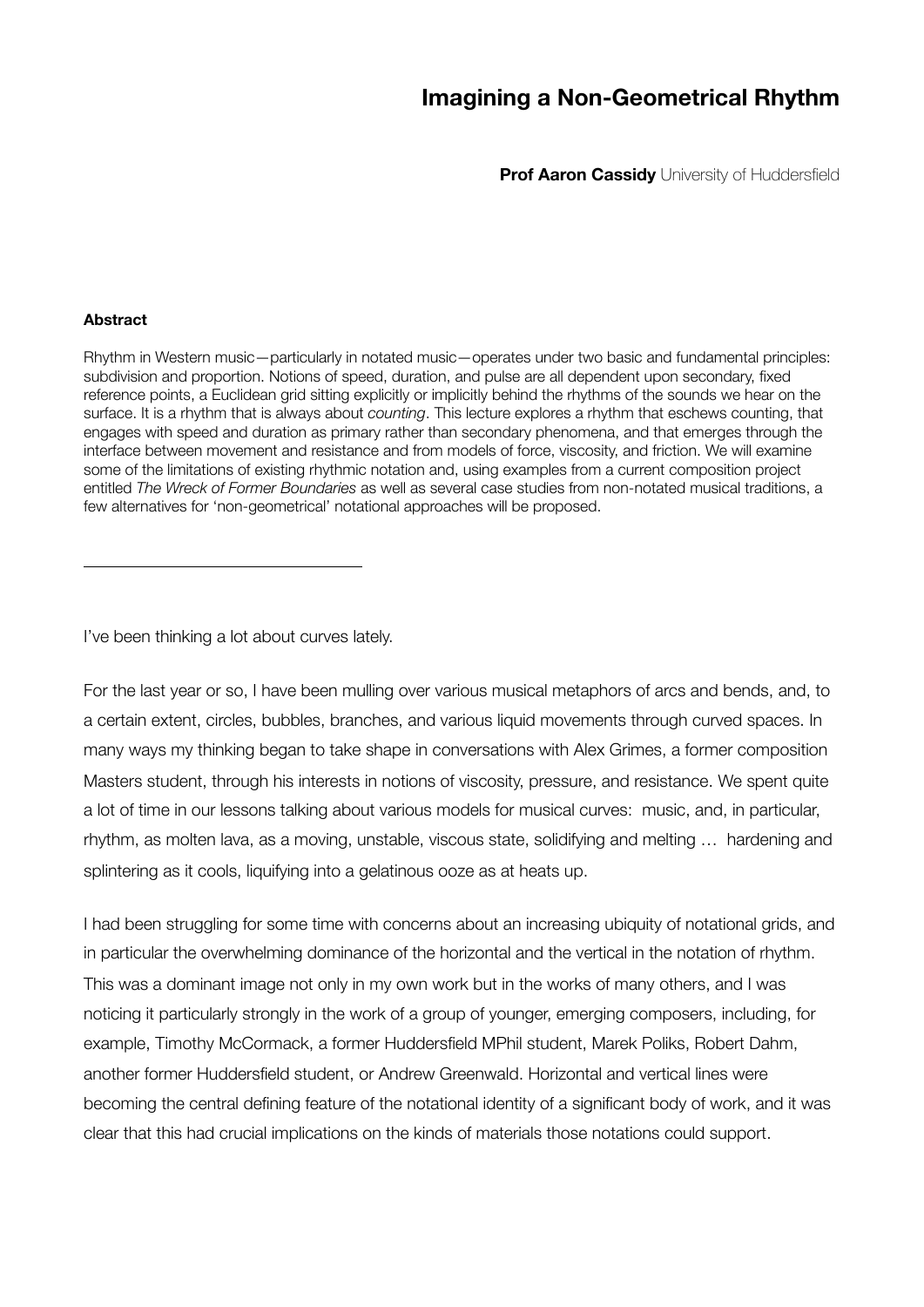Ironically, given this predilection for the horizontal and vertical, my music has always been about inbetween states. It has always been about the glissando, the timbral transition, the movement between bow positions or pressures, the change from one embouchure tension to another, the constant shift from one dynamic to another. That is to say, it has always been about the diagonal. The points on either side have often been immaterial—they are simply the starting and stopping points of unstable, transitional movements. From the beginning, this interest in transitional states has, to a certain extent, fought against the notational conventions of Western musical rhythms, which depict the *onset* and *duration* of a musical event in a single notational mark. Any notation of what happens *after* the onset relies on other notational layers, and implicitly, one might argue, assigns a certain secondary status to those additional instructions. The 'note' is primary, and whatever dynamic or timbral change that follows is purely subsidiary.

The 'note' prioritises attack. Its primary rhythmic identity is where and when its indicated sound *starts*  and, from a purely proportional standpoint, how long it lasts. In traditional Western musical notation, even its actual duration relies on secondary notational cues—time signatures, tempo indications, metronome markings. The rhythmic symbol system indicates the number of *beats* for which a given note might be sustained, but we require other information to let us know how long a *beat* is, and indeed even what rhythmic unit a 'beat' might be. Additional layers of parametric change—dynamics, performance techniques, timbre, etc.—are superimposed. Once a note has been sounded, our notational conventions generally assume that the job is done.

Those 'additional' notational layers have taken on increasing primacy in my work over the last few years. Since 2004, my work has focused almost exclusively on the development of an extended tablature notation that has redirected the role of notation from descriptive representations of a desired sounding result towards more prescriptive representations of movements and actions. In the earliest works in this project—for example in *The Crutch of Memory* for solo string instrument from 2004, shown here—each layer of physical activity, each type of interaction between the player's body and their instrument, is given a separate, discrete staff, and each of these staves are rhythmically independent. Arm position, finger widths, bowings, bow pressure and position, etc. all move independently, and each of these layers is in a more or less continuous state of change.

By way of example, here's the the final minute or so of the piece:

### < audio excerpt from Crutch of Memory>

The rhythmic identity of what we actually hear in these works often sits at a substantial distance from the rhythmic information shown on the page, and that is perhaps intensified in more recent works such as *What then renders these forces visible is a strange smile* for solo trumpet. At a fairly basic level,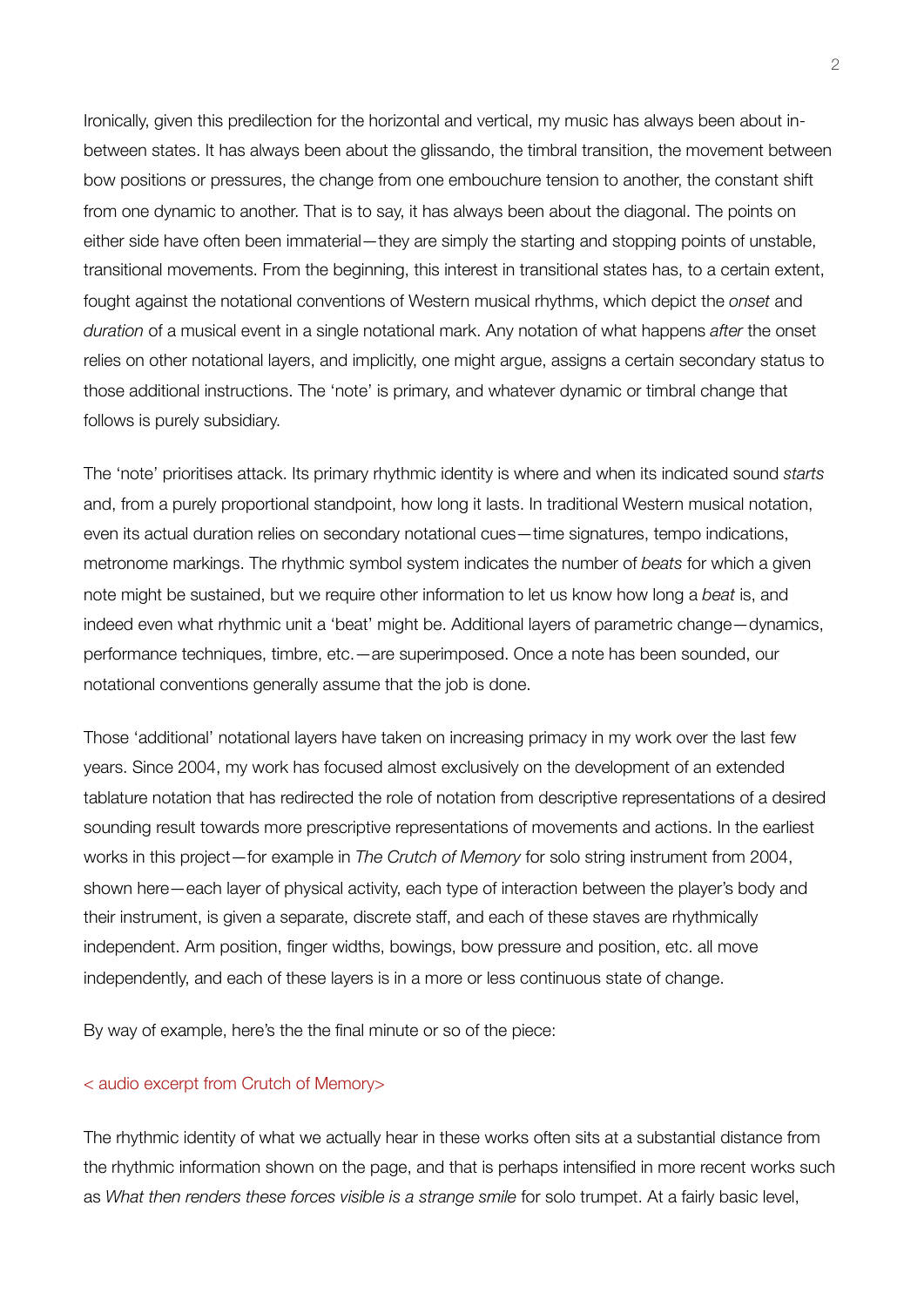neither tempo nor meter ever really are present sonically, for reasons that will be discussed later, and perhaps even more significantly, what we see as a rhythmic 'event' is often just a change of direction, a change of state, or the point at which some other modification of an already-shifting and unstable sound begins. That is, the 'rhythm' that is represented by the 'note' is very rarely actually an event in itself—it is more often part of a continuum or the apex of a turn. The fact that this happens on several independent layers simultaneously exacerbates the issue.

And already in these earlier tablature works it's possible to see the role of rhythm breaking down even more dramatically. In the excerpt shown here, one can see rhythmic 'onset' points in which the triggered event is itself an unstable, unrhythmicised fluttering. The accents help to articulate the indicated rhythm, but the actual changes in the actions of the embouchure are not explicitly rhythmicised and have gestural identities independent of the rhythmic and metrical grid.

Even *more* recently, the primacy of these shifting, transitional, movements has been brought further to the notational foreground. Starting in 2010, with my *Second String Quartet*, I have been working with a multi-coloured, multi-layered tablature notation that, like the earlier tablature work, indicates the movements of the performers rather than the sonic results of those movements, but here there has been an effort to create a more direct, more communicative, and frankly *simpler* notation for those movements. In this newer notation, the movements of the left and right hands—shown in black and red, respectively—are shown graphically as lines of varying thickness and hue to represent the movements across the length of the fingerboard and string, as well as the amount of pressure exerted by the fingers or bow. All of the local-level gestural movements of the hands are shown graphically, including changes in the spacing between the fingers of the left hand and various forms of vibrato, trills, finger percussion, tremolos, and mordents.

What is most important here notationally is that the material starts to look less explicitly 'parametrical' as compared to the earlier multi-stave works. Although there is an identical level of independence of the various planes of potential activity, the notational image is far more unified and far more explicit in its connection to physical gesture. The earlier notation required a certain 'translation' in its mapping from notation to instrument. In *The Crutch of Memory*, for example, arm position, finger widths, fingerings and bowings were all represented by *numbers.* The transition from a narrow to a wide finger width might be represented by a boxed '1' moving to a boxed '4', connected an arrow; in the newer notation, this change in width is instead represented graphically, as seen in the black lines in the example here.

The movements now no longer look like discrete states but instead appear in the score as the transitional, shifting, unstable movements that they are. To put a finer point on it, the earlier notation still relied on the notion of the *note* or the *notehead.* The earlier notation was about dots; the more recent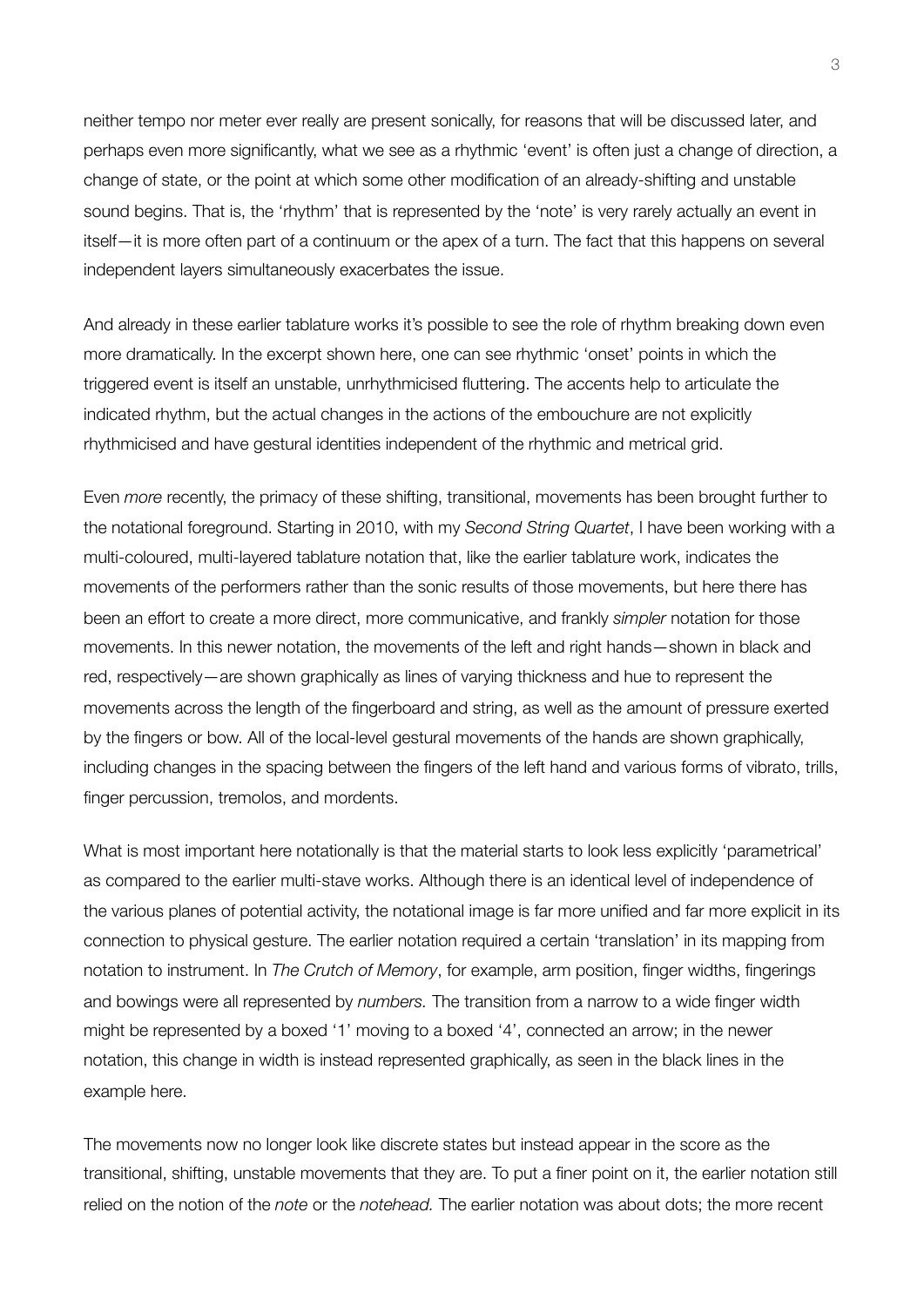notation is about *lines*. Graphically, the *movement* between states has now been foregrounded in the visual representation of the notation, whereas in the earlier work what had been foregrounded was the static state on either end of that movement.

The instability of those movements and the prevalence of shifting, amorphous movement can be seen in the following example from the final few minutes of the piece. It also clearly demonstrates some of the more unconventional performance techniques connected to the tablature notation.

### <video excerpt of Second String Quartet>

With the move towards this increased foregrounding of physical movement, rhythm has been pushed further and further to the periphery of my notational approach. It started initially by severing the link between noteheads and rhythms, and in recent works has been pushed even further, now very much on the relative margins of notational information. It becomes increasingly clear from a visual standpoint that rhythm in these works is skeletal, a frame on which activities and events are hung.

I've spoken in the past about this tablature approach as being a more *honest* notational representation of my material. If my compositional materials were movements, not pitches, the notation should reflect that. Notation, above all, helps to establish the implicit and explicit hierarchies in a work, so reorienting the notational image is a crucial redirection towards particular interpretive cues and ciphers. A few years ago, I gave a talk at our department's Research Forum on my multi-coloured tablature work. In the Q&A session that followed, my colleague Geoff Cox asked a characteristically insightful question, which, to paraphrase, went something like this: "You've done all this work over the years to change how you notate almost every possible musical parameter; why does your rhythmic notation still look like *that*?" What Geoff identified, I think, was a certain distance—perhaps even dishonesty—between the notational representations of rhythm and what the actual rhythmic materials were, or at least could have been.

This is not in any way to say that the rhythms I was working with in earlier pieces were illegitimate, but rather that they were a skeleton, a framework, and they were increasingly divorced from the rest of the materials that I was working with. The rhythms had structural significance, and they certainly had a reality as materials in their own right, but they were less integrated with physical activity of the work that otherwise dominated the music's language. Rhythm, meter, pulse, duration, and tempo were treated as a kind of structural 'given'. They formed a collection of proportional relationships and speeds that sat beneath the surface. … More recently, however, I have been looking for a way to make the gestural, physical activity of my music and the rhythms of those movements much more explicitly connected.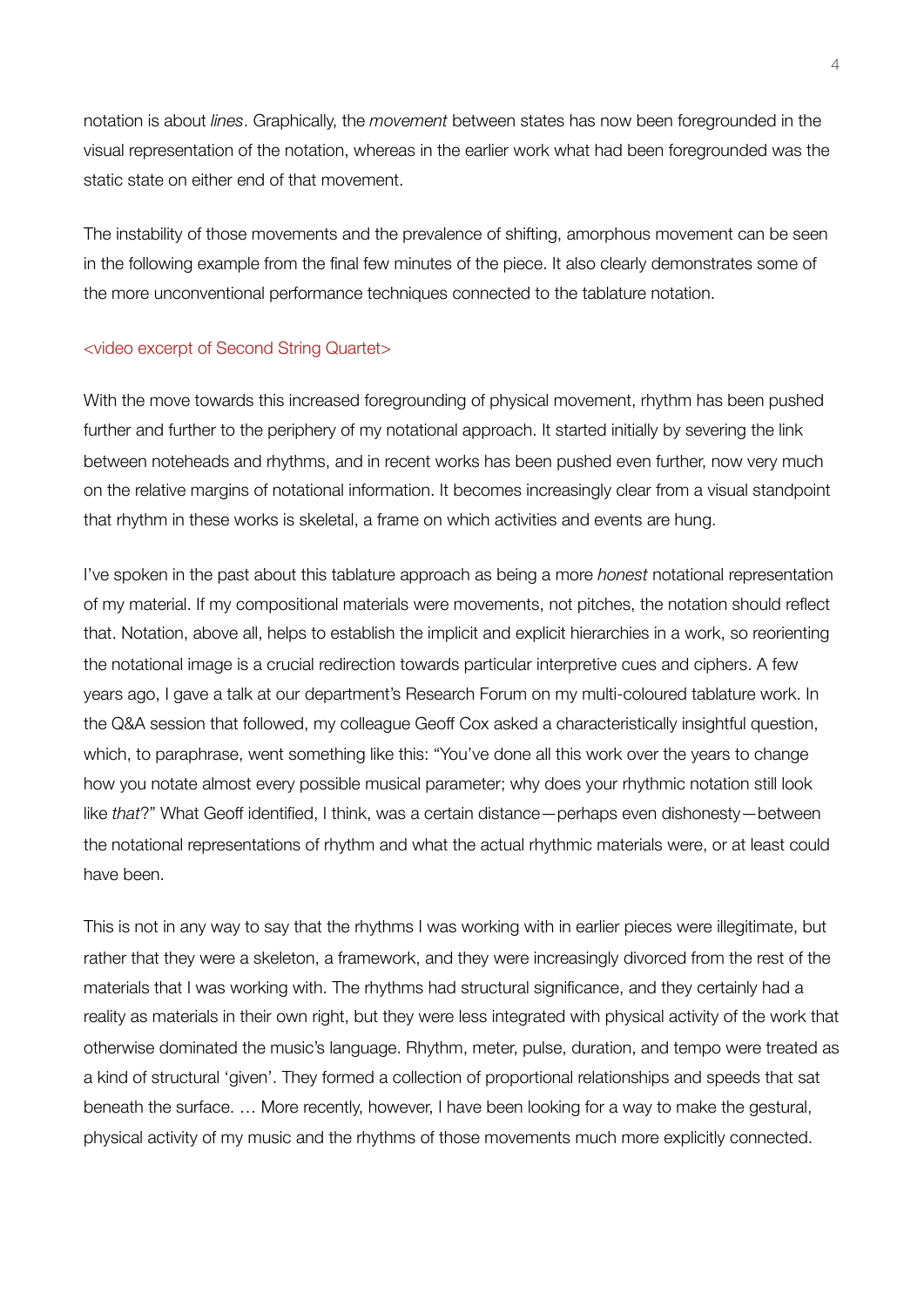Which brings us back to curves.

When I first started seriously rethinking my approach to rhythm, I began obsessively drawing curves, though I wasn't entirely sure why. They were initially just simple arcs, and what struck me was how immediately, how *instinctively* I started overlaying Euclidean, Cartesian grids on these arcs. They started as *movements*, as simple, arcing gestures through space, but—through conditioning, perhaps, or through a certain intuitive desire to find connections and patterns—they became geometries. In an effort to explore this tendency further, I started paying attention to any arcs, curves, or bends that I would find in my daily life: tree branches, telephone wires, cloud formations, bubbles, streams, … What I quickly discovered was that the common element for almost all of these shapes was an intersection between an *intended or inherent* natural movement, energy, or trajectory and a concomitant form of resistance, restriction, or friction. Telephone wires that otherwise 'wanted' to be straight were curved by the force of gravity; streams and rivers gained their curved shapes as their forces and energies reacted to the resistance posed by the density and geological makeup of the stone and rock and mud and sand that the water moved through; the shape of trees and plants was the result of a battle between an effort to reach up or out towards the sun, the force of gravity, and the relative flexibility, strength, or stability of the material of its branches, vines, sprouts, or stems.

I went back to drawing my curves, this time focused far more intently on this relationship between movement, viscosity, and friction. The size and shape of the pens started to become important—and indeed even whether I held the pen towards the tip or towards the end of the barrel—as did the nature of the ink, the pen nib, the texture of the paper, and even the surface the paper was sitting on. The shapes and identities of those curves quickly became less about an arc through Cartesian geometrical space and much more about a byproduct or tracing of a kind of 'interference' between movement, energy, fluidity, velocity, and trajectory on one hand, and friction, abrasion, elasticity, and resistance on the other. Crucially, there was a clear connection in these arcs to speed and duration—these arcs were not neutral lines constructed of coordinates in striated space but were rather the afterimage of physical movement. They were, in a sense, rhythms.

#### **limitations of rhythm**

Throughout the process of attempting to build a new way of working with rhythm, a new way of imagining rhythm, and a new way of notating rhythm, I have continually come up against the brick wall of the limitations of conventional Western rhythmic notation. Our rhythmic notation system can do some interesting things, but it's actually quite unsophisticated.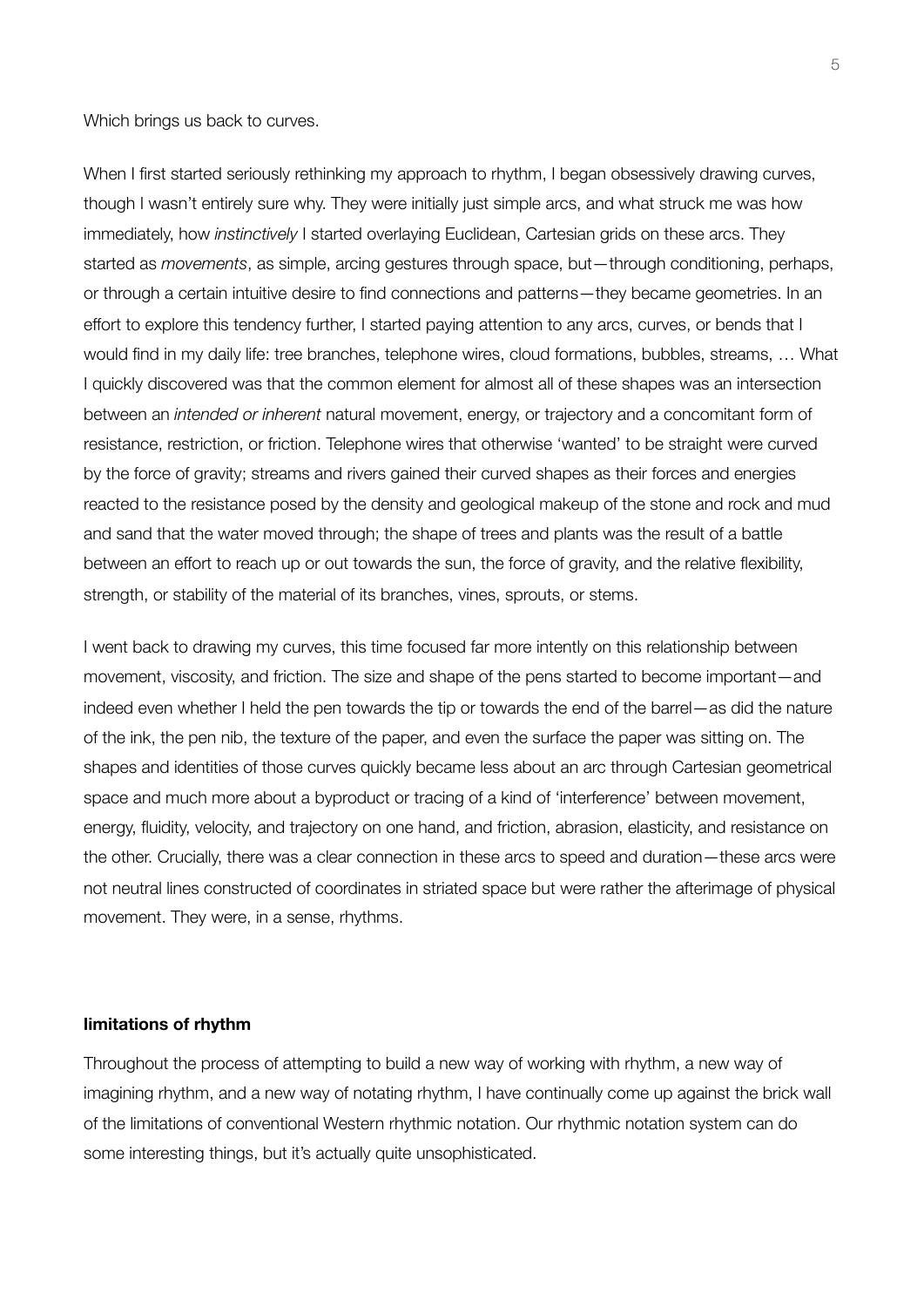The system we've inherited can really only do two things: it can indicate subdivision, and it can indicate proportion. It can take a given unit and chop it into a number of equal divisions of that unit, or it can group those divisions into juxtaposed values of whole-number ratios. Traditionally, of course, units were only ever divided in 2s or 3s, but in principle any number of equal divisions is possible, and it's of course also possible to subdivide those subdivisions. But the basic limitation remains: at a certain point in the system, it is a *single* unit that has to be divided, and those divisions have to be equal.

Non-metrical juxtaposition of so-called 'additive rhythms' is also possible, but again the values that are juxtaposed need to be related by whole-number ratios, and, critically, our system only ever actually notates the *proportional* relationship between values. Even with additive notation, we can halve or double a string of rhythmic values and nothing, in truth, changes. To a very real extent, the notational values are immaterial. They could be replaced by a string of numbers representing proportion and nothing in the essential rhythmic identity of the material would change.

My former PhD student Einar Torfi Einarsson did some very interesting work exploring a slightly more intricate system of juxtaposition. In his work *Non-vanishing vacuum state*, he sets up a notational system that allows for the juxtaposition of events that are subdivisions of separate streams of divisions of 4, 5, and 7, and these often add up to 'incomplete' bars, which accounts for the unconventional, additive time signatures of, for example,  $3/20 + 4/28 + 5/16$ . (For those who haven't seen such things before, the '20' and '28' work exactly the same as the '16', referring to the division of the whole note (or semi-breve). We're able to jump between duple, quintuplet, and septuplet note values in rapid succession, and we don't necessarily have to have 'complete' sets of those pulse streams (in other words, we don't need seven septuplets—we can, as in the example here, have four).)

 Even in this inventive system, the time signatures still show us the fundamental limitation of the underlying notation—we're stuck with subdivisions, and equal subdivisions at that, even if we can cobble them together in interesting and unpredictable ways. (It's worth noting that this approach has its roots in the notational experiments in 'coloration' of the *ars subtillior* some 600 years earlier, wherein notes appearing in red rather than black have ⅔ their normal rhythmic value, which permits a kind of 'sliding' between duple and triple divisions. The most extreme examples of the era—for example the Rodericus ballade, *Angelorum Psalat,* shown here—include 'incomplete' groupings not unlike Einar's work.)

As we'll discuss in a moment, *speed* and *duration* are for me the two most crucial components of rhythm—'how fast', and 'how long'. *Neither* of these two components are present in a primary sense in our rhythmic notation system. In the examples I've just shown, all we have is proportion. There is absolutely no indication whatsoever of how long any of these items actually lasts in time, how fast we move from one notational item to the next. For speed and duration to exist, our system requires a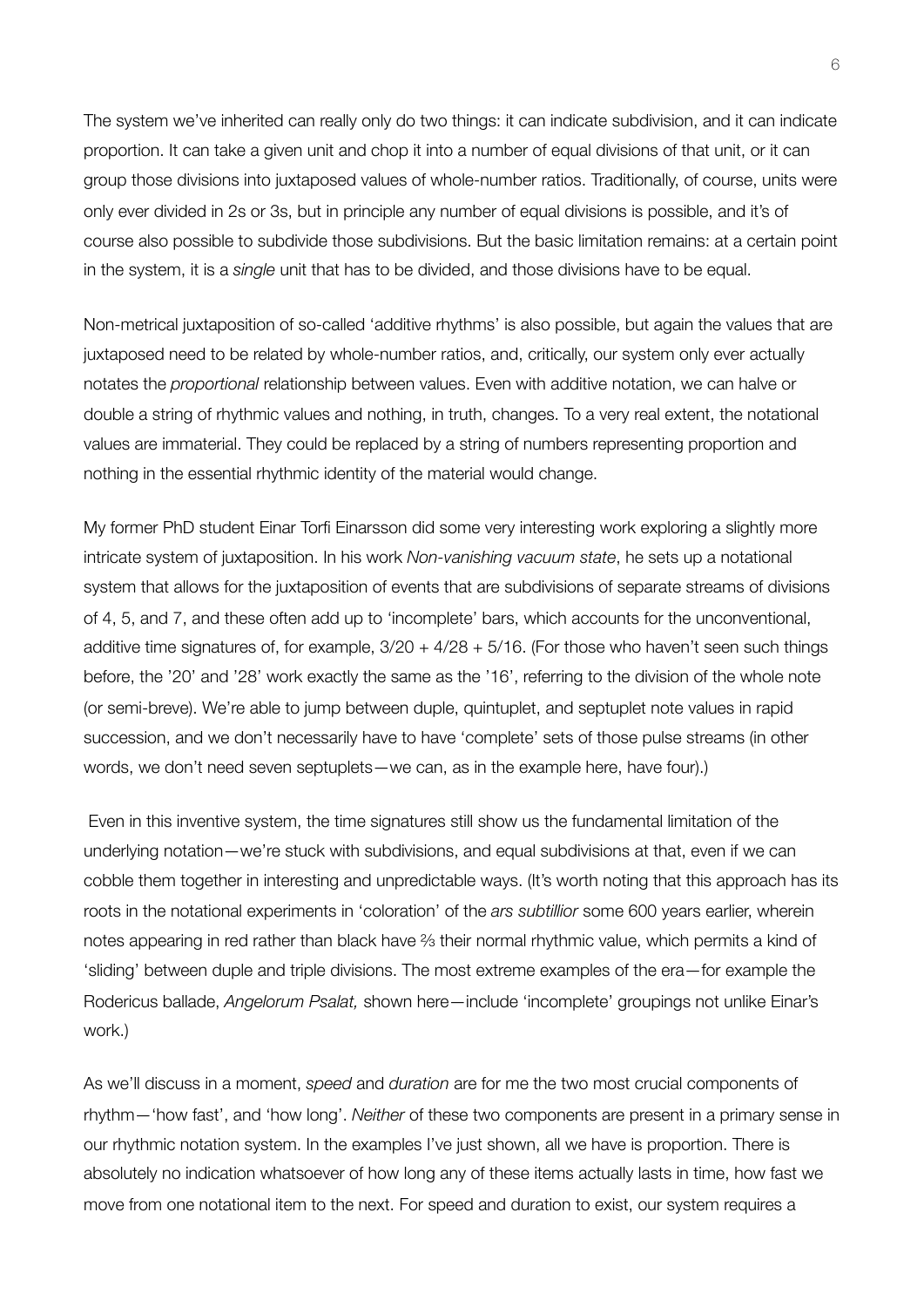*secondary* notational indication. We need a tempo, a metronome marking, *something* to tell us how fast any given item within the system might be, and that tempo is predicated on an assumption of *pulse* or *beat.*

Conventional notation of course *does* allow us to change that pulse through an *accelerando* or *rallentando*, and it allows us to freeze, sustain, or interrupt that pulse through various notational cues such as the *fermata* or *cesura*. And there have been various attempts to extend this ability to destabilize tempo. In my work *And the scream, Bacon's scream … ,* for example, I use a conductor's staff which forces the tempo to speed up and slow down irregularly and unpredictably in an effort to counteract the centrality of pulse. A similar approach appears in Karlheinz Stockhausen's *Klavierstuck vi*, with 12 proportionally-related tempi indicated by the 13 lines, and Einar again explores an interesting system in his work *Desiring-Machines* for 27 players, with a tempo system that allows for rapid juxtapositions between five independent tempi (and two conductors).

A related and similarly novel approach appears in the work of the German-American composer Philipp Blume, who has developed a notation for flexible and nested tempi. In this example from *Euge, Klugerella!* for trombone quartet, the beams that look light eighth-note beams in fact represent tempo, with pulse speeding up as the lines move away from the staff, and slowing down as the lines approach the staff. These can be nested, as well, as in the example shown, with up to six internal levels of acceleration or deceleration embedded within other accelerations and decelerations.

With these experiments in tempo we get somewhat closer to what I imagine to be a non-geometrical rhythm, but in truth what we really have is bent or distorted or curvilinear spaces. In each case, the grid is still the dominant rhythmic principle—we are still in a Euclidian space—and in each case we maintain a reliance on beats, even if those beats can be expanded and compressed and juxtaposed in interesting ways.

We often conflate 'rhythm' and 'beat' in Western music. In my rethinking of my rhythmic language over the last few months and years, I've tried to force myself to really return to first principles, to thoroughly interrogate what the most fundamental characteristics and properties of rhythm actually are. For me, 'beat'—and, even more so the repetition of beats through 'pulse'—is actually only a fairly small subcomponent of rhythm. It is true that rhythm is about pattern, repetition, and regularity, but it's also about speed and slowness, and compression and dilation, about waves and clouds, about stasis and absence, and about vibration and dissipation. Even a sustained drone has a rhythm, of sorts.

If you'll indulge me, I'd like to illustrate the point with an example from … and this will be rather predictable for those of you who know me well … competitive cycling.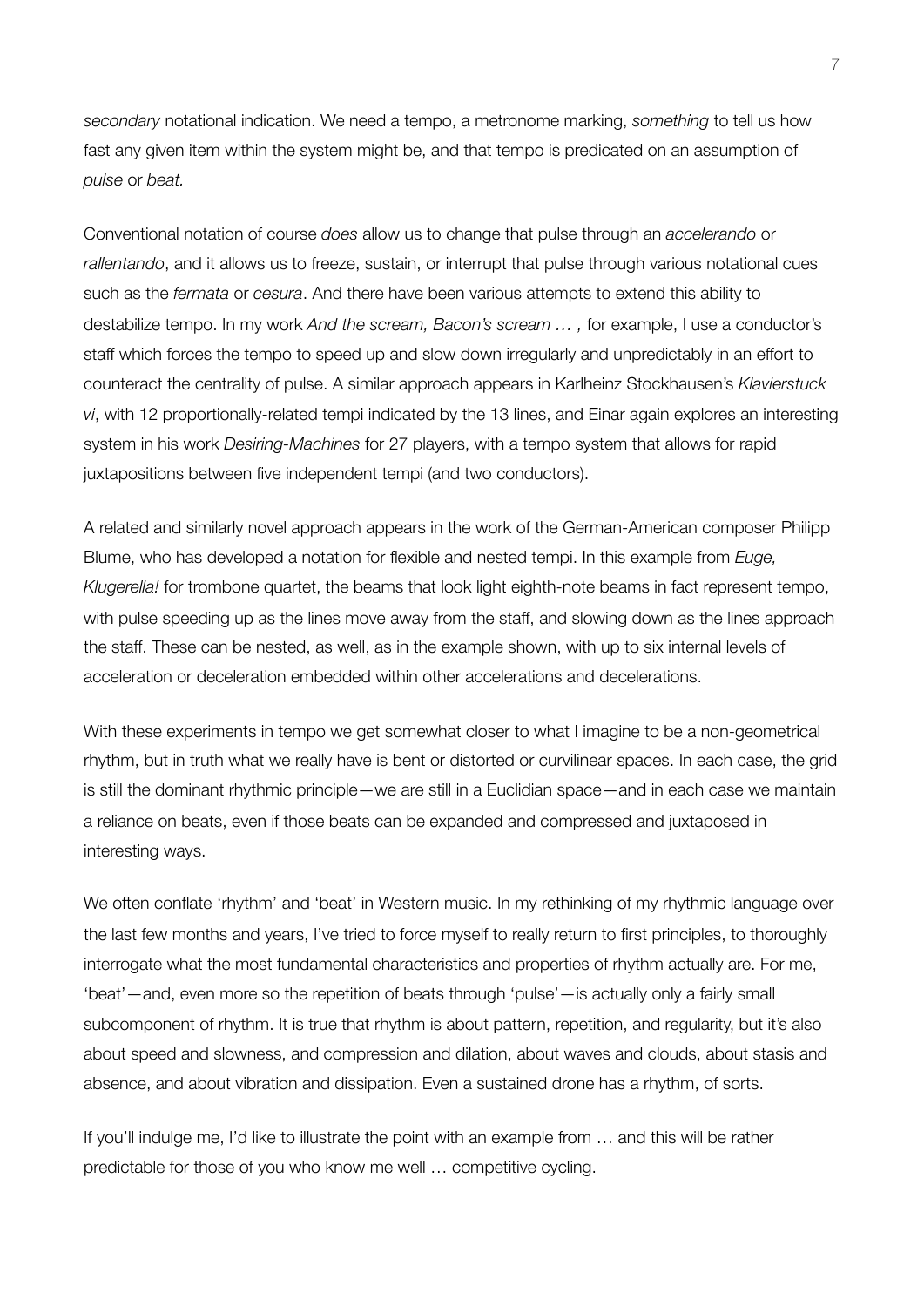We'll start with the opening sequence of the television show 'InCycle', which I think shows more or less what we instinctively think of when we think of 'rhythm'. <play> The visual rhythms are pretty apparent, and connect mostly to … cycles. That is, the regular repetition of the cadence of pedalling, where each pedal stroke is a 'beat', and to a slightly lesser extent the rotations of cogs, wheels, and hubs. This is a rhythm that is about pulse, loops, and regularity, and that's reflected in the accompanying music and sound design.

Next I want to look at a few minutes of the overhead shot from the final few kilometers of the 5th stage of the Tour de Suisse from last year. Obviously we can occasionally see the pedal revolutions of the riders, but the dominant rhythm of this video is much more smooth and 'gooey'. The 'swarm' of the group is liquid, as individual riders speed up, slow down, move into and out of position, weave around a road obstacle or a curve in the road, or pass a train moving in the opposite direction. We do see effort, and to a certain extent we can see and feel the speed, but the overall impression, particularly when viewed from above, is actually quite *slow*. This is rhythm as wave, as swarm, as cloud or constellation—ebbing, flowing, and weaving rather than beating.  $\langle$ play from ca. 7.30>

And finally let's zoom in. What I'd like to show next is some on-board footage from exactly the same stretch of the same race. The rhythms here are entirely different. The impression of speed is obviously different, and while we do have even more of the pulse-based rhythm from pedalling, we also have the rhythms of every wobble, every bit of steering input, each little touch of the brakes, the starting and stopping of pedalling motions, the rhythm of riders passing or being passed, the rhythms of the elbows-out rough-and-tumble world of near collisions common to the last few kilometers before a closing sprint, the changes in speed of the lead rider (with the camera) and his teammate behind, the occasional touch of a shoulder or a leg to try to open up a gap, the yelling of instructions between teammates (and the yelling of obscenities at opponents) … and perhaps most notably, the elegance of the flowing waves around the traffic furniture of the previous video is replaced by the sudden whizzing by of road islands and the warnings of police whistles.  $\langle$ play example $\rangle$ 

It's a complex network of micro-events and micro-rhythms, some of them regular and repetitive, like the rocking of the bike at the end or the looping of pedalling motions, and some of them wildly irregular, unpredictable, unexpected, yet no less *rhythmic*.

For me it demonstrates just how limited many of our usual notions of rhythm really are. The grid, the pulse, the beat, the idea of meter more generally … these are just small components of what rhythm is and can be. Even tempo, as a concept, is often quite limited in our musical vocabulary. When I was an undergraduate I studied briefly with the composer Pauline Oliveros, and in her various Deep Listening exercises she taught us to engage with the rhythm of natural phenomena like clouds or wind, and indeed the rhythm of all of the various sounds that surround us.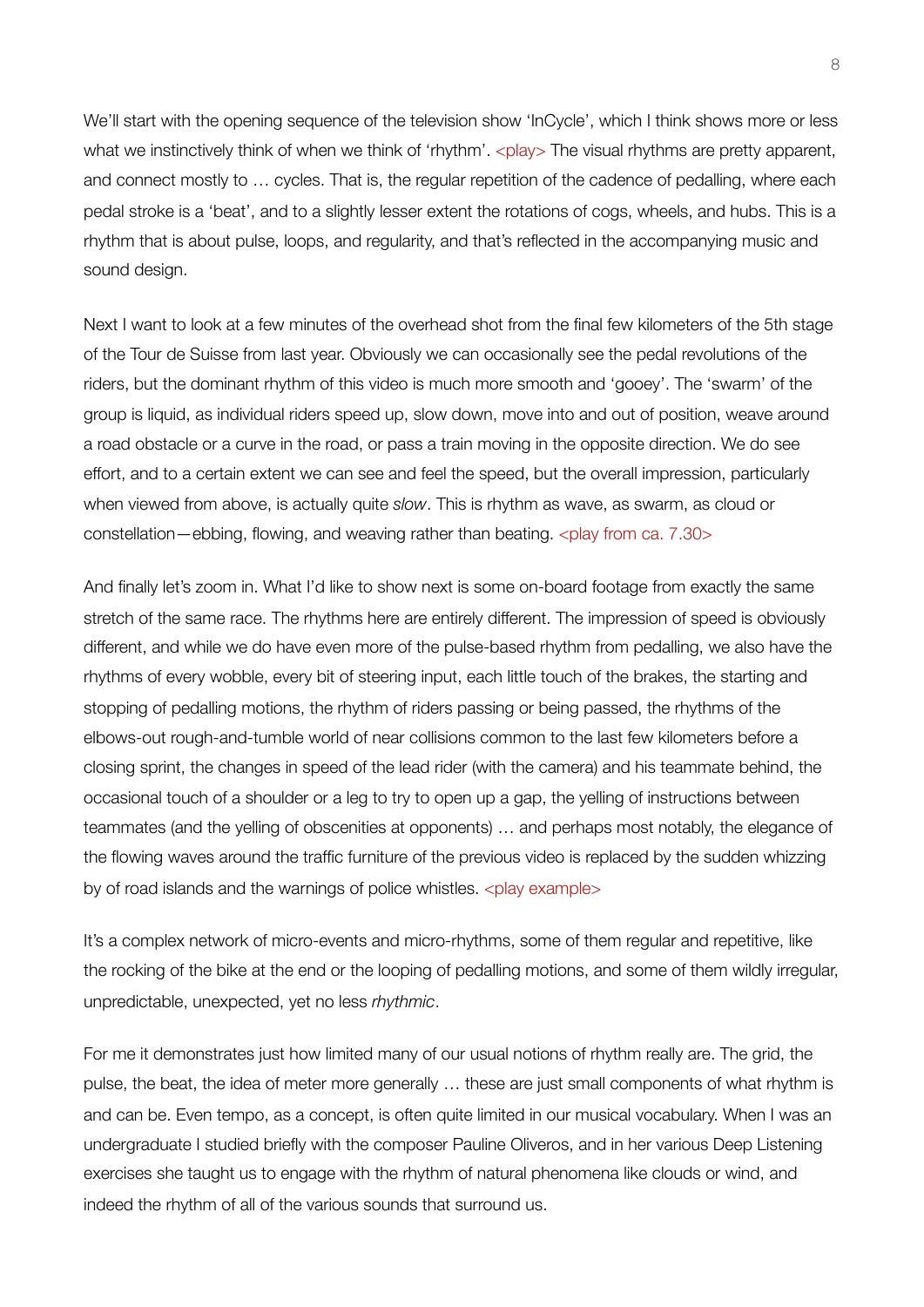There have been many attempts to subvert the dominance of pulse and meter, but these almost always start with the presumption that notation only exists as a means to an end. They are all 'workarounds' that imagine a particular kind of sounding result and then attempt to get as close as possible to that result through the existing notational conventions. In a sense, the notation doesn't actually represent the material, it simply attempts to 'trick' a performer into doing something that 'sounds like' the material.

In the work of Iannis Xenakis and György Ligeti, whose work *Atmosphères* is shown here, for example, we often see conventional 4/4 time signatures and stable tempi coupled with the instruction that barlines exist only for coordination purposes and hold no particular agogic function. In other words, the grid is present, but these composers are attempting to subvert or reject its presence. They ask the performer to ignore the graphical representations of the grid. But even this instruction can't undo the fact that the beats are present, that the points of alignment exist at stable, regularly repeating intervals, and all of the subsidiary components of each 'bar' still realign because of the limitations of subdivision and proportion discussed already.

From the opposite end of the spectrum we have composers such as Brian Ferneyhough, for whom the grid is exceptionally important but is often scarcely audible, as in the excerpt from the *Third String Quartet*, shown here. Meter has a pivotal structural role, not only as a container of a certain number of possible beats or pulses but even more significantly as an organizational unit with its own magnetic forces, pushing and pulling material, compressing or expanding it, passing it through various overlaid sieves and filters. But at the end of those procedures, the links between what is left on the rhythmic surface—Ferneyhough often talks about this as sediment—and any sonic manifestation of the grid is, at best, tenuous, and more often than not non-existent.

My own earlier work is quite closely connected to this approach. To illustrate, let's look back at the first example that I showed you at the beginning of the talk, from the solo voice piece *I, purples, spat blood, laugh of beautiful lips*. The rhythms here are constructed, in a sense, from grids of grids. This short excerpt sounds like this: <plays the excerpt> // The primary grid is constructed from beats linked to the tempo, in this case mostly 8ths, but with two bars of 32nds interspersed. Next we have a series of cross-rhythms that divide the bar or the beat into separate overlaid subdivisions or grids. And of course those subdivisions can themselves be subdivided (in this case by standard divisions of two). And in this case an extra layer of cross-rhythms are superimposed.

If we then pull away any of the 'silent' components from the grid—that is, a point on the grid at which no new event occurs—and combine the three layers into a single illustration of each pulse, and if we remove our original beams which indicated metrical groupings … what are we left with? In a sense, we see the actual surface rhythms of this passage, but in another sense, we've eliminated rhythm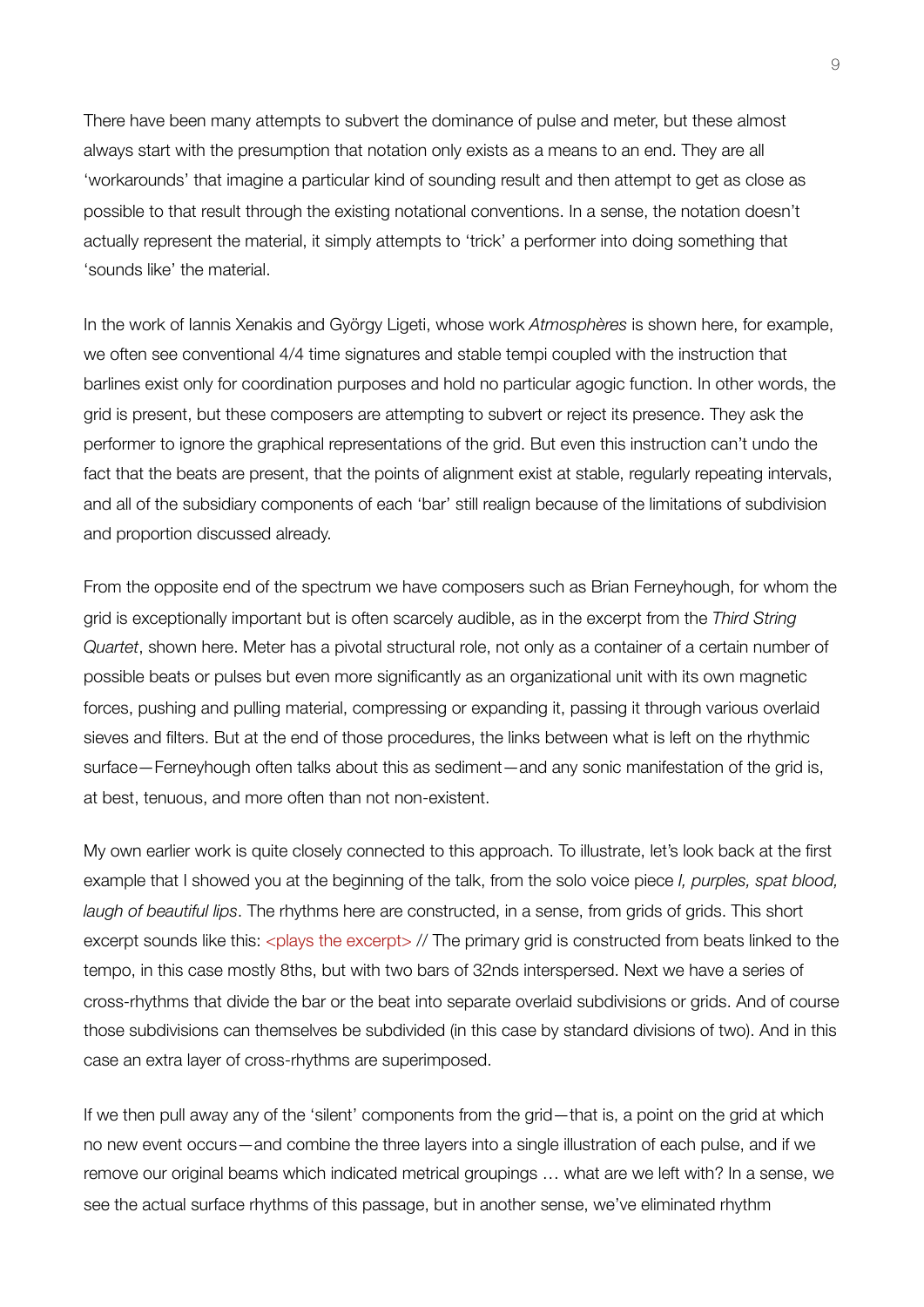altogether. Set against the blank backdrop, the context of pulse is lost, and so to a rather crucial degree the character of the rhythm has been eliminated. Here's the excerpt again: <plays the excerpt)>

For me, the most significant element that we've lost is the potential for syncopation, for material that appears *off the beat*. We've also lost grouping; we've lost the notion of the 'downbeat' and all of the various implicit and learned weightings and clumpings that come with it. It is now a smooth space, and without its striations there is no longer any pushing or pulling, any sense of gravitation, suspension, anticipation, or fulfilment.

And it's here that we can pivot to start talking about alternative notational models and possible ways of addressing some of the problems of conventional Western musical notation posed above. Many composers in the mid- and late-20th century worked with systems of various forms of time-space notation, almost always relying on indications of time in seconds, usually with some small tic or dash or reference marker. In some ways we've reintroduced the grid, but it's somehow a rhythmically irrelevant grid—its logic and its reality are immaterial to the nature of the rhythms themselves, so the reintroduced striations don't really provide much of the tension or friction we had previously. The grid is largely neutral—or at least musically neutral—so even though we have eliminated the notion of the pulse or the beat, and even though we now have a smooth rhythmic space within which to operate, the fact that it is happening against either a blank or neutrally striated background for me means that we don't yet really have *rhythm.* We have events, and those events have relative durations, but somewhere I think we understand that, even in a non-geometrical space, rhythms are fundamentally about groupings, about weight and pattern, and about vectors and trajectories of energy.

#### **new notations**

What I'd like to do for the remainder of the talk is to explore some alternative rhythmic notational models that might permit the kind of 'non-geometrical' space that, frankly, I've been searching for for most of my compositional career. I have an image of a very particular rhythmic identity that I've not yet been able to grasp, and my sense is that the gap between what I want and what I have has come almost entirely from the limitations of existing notational practices. A significant portion of that desired rhythmic character derives from the fact that I've always had a very physical, visceral connection to music and music-making—I've always been, first and foremost, a conductor, and there has always been a clear link between the body, physical shapes and movements, and, to a certain extent, the groupings of beats. Those groupings and those shapes have always been essential to my understanding of rhythm, but I have often found the regularity of those groupings—and even more so the regularity of the potential subdivisions of those groupings—inadequate, so a lot of what I've done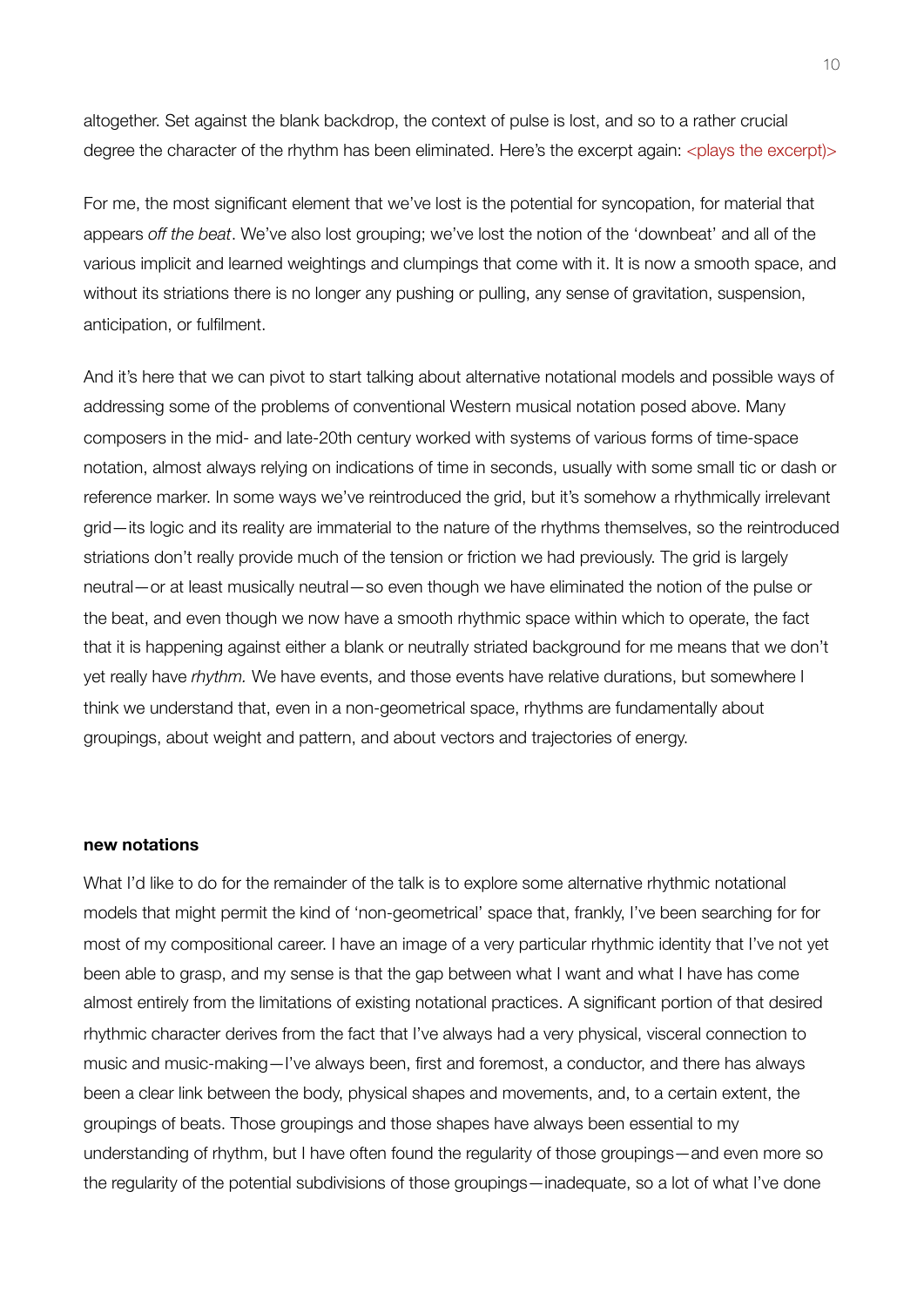rhythmically as a composer has been set up to subvert, distort, or destabilize what are otherwise quite simple patterns.

Over the last year or so I've been exploring a variety of potential solutions to this problem, and those proposals attempt to explore issues of speed, of grouping, and of duration, including an attempt to integrate the fundamental, inherent attributes of speed and resistance of various physical movements and gestures … though it's worth reiterating at this point that none of these notational proposals are in a finished state and are presented here very much as works-in-progress. I've also tried to force myself to separate this process into two independent strands, one about the nature of the *rhythms* I'm interested in, and one about the more practical problem of *notating* those rhythms.

One of the exercises that I've done—and this in fact comes from some advice I gave to Tim McCormack when he was studying with me several years ago—is to attempt to transcribe the music of non-notated traditions, in particular free improvisation, trying to find a way to represent rhythms that exist outside of the grid of traditional notational systems. The other extremely useful development has been my recent foray into electronic music, which has allowed me to focus directly on notions of speed and duration without having to worry about how to represent those attributes on the page. I'll show an example of the improvisation transcriptions in a moment, but in order to give a sense of the rhythmic character of the soundworld that I'm imagining, here's an extract from the interlude for electronics that will appear in the work *The Wreck of Former Boundaries*, which will be discussed in a bit more detail shortly.

This is roughly the first half of the piece:

## <Wreck 5.1-ch excerpt>

### **grouping/speed/proportion model**

The easiest of the proposed notational solutions takes us back to the conversation of curves from the beginning of the talk. The revelation that these curves were the result, or *'tracing',* of the intersection between an intended speed and various forms of friction or resistance has led me to explore notational models that represent those two features—velocity and resistance—as rhythmic values. The solution at this point is fairly rudimentary, but it aims to create a notational image that prioritises perceived force and resistance as the primary arbiters of speed and duration, rather than relegating those characteristics to a secondary role beneath or inside of an independently derived set of pulses and subdivisions.

The proposed notation is very simple. For now, I've stuck with stems to represent onset, though this is something I'd like to continue to try to move away from. The downward arrows on each stem represent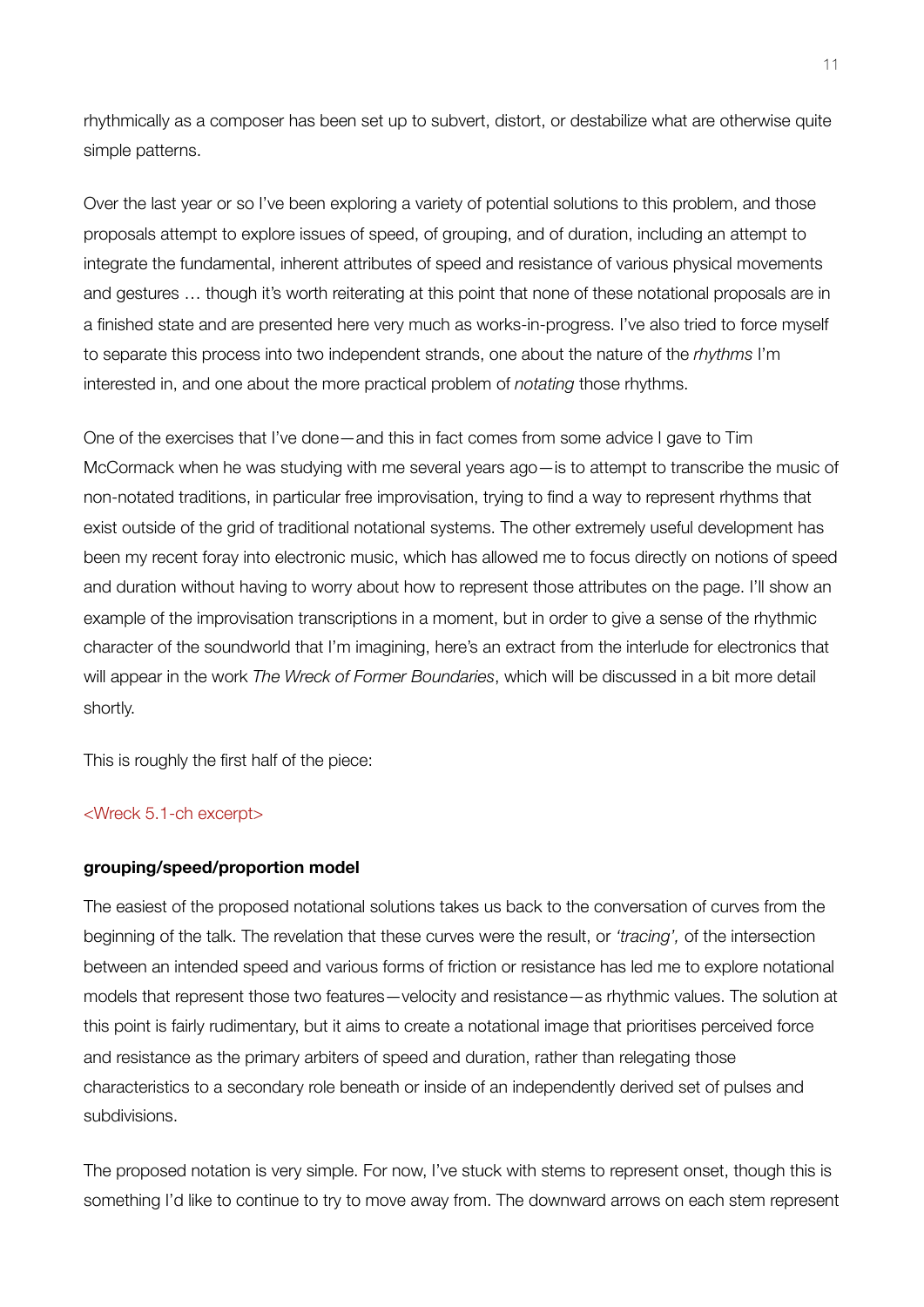the degree of force or 'intended velocity', and the horizontal bars beneath these arrows represent the relative degree of resistance or friction 'pushing against' that movement. In the current models, these are arranged in a three-point 'scale' for each of the two directions, roughly equating to maximal, minimal, and intermediate degrees of velocity or resistance. And it's also of course possible in the notational system to construct transitions between these states.

It's worth acknowledging that these are, for now, fairly imprecise measurements, and they do require a bit of imagination on the part of the performer, but the aim is that the actual speed or duration of an event will emerge *from the event itself*. That is, if the symbol system indicates how quickly one is *trying*  to execute a particular task, as well as the level of real or imagined resistance pushing against that task, the final component that will determine the actual duration of that event is the specified movement. A prescribed amount of velocity and resistance, coupled with a prescribed movement, will result in an otherwise *unprescribed* event duration.

To illustrate, I'd like to look briefly at the work *One Flat Thing Reproduced* by the choreographer William Forsythe, and in particular the audio voiceover that accompanies the dance in the amazing website called 'Sonorous Objects', produced at Ohio State University. The video has a number of overlaid animations that indicate *types* and *planes* of movement, as well as cue systems between the dancers that trigger new movements and actions. On its own this is fascinating, but here what I want to focus on is Forythe's sing-through, which I think illustrates an approach to rhythm that's very close to the one that I've been exploring. Forsythe's vocalisations show a wonderfully asymmetrical, unpredictable rhythmic character—this is clearly a dance rhythm that is not driven by metrical groupings and the stable grid of beats. As the video progresses, we can quickly see that the duration of any given rhythmic event is fundamentally intertwined with the actual movement of the dancer—that is, we have a specific *type* of movement (sliding, arcs, bends, etc.), an amount of *space* that movement is meant to fill, and a relative *speed* of that movement. The event's duration is the result of those three components, *rather than the other way around*, as would be the case in, for example, much classical dance, wherein *beat* comes first, and movement and space fits within that beat.

### <play first minute: <http://synchronousobjects.osu.edu/content.html#/TheDance>>

For those who are interested, I can also recommend Forsythe's Improvisation Technologies videos, which illustrate his approach to movement, space, and 'imagined' resistance and constraint schemes. As a very quick example, here is his introduction to lines and avoidance:  $\langle$ play video: [https://](https://www.youtube.com/watch?v=cqGyFiEXXIQ) [www.youtube.com/watch?v=cqGyFiEXXIQ](https://www.youtube.com/watch?v=cqGyFiEXXIQ)> This is a particularly useful example of the kinds of imagination strategies that Forsythe employs regularly in his work, which are similar to many of the velocity and resistance models that I have been working with recently.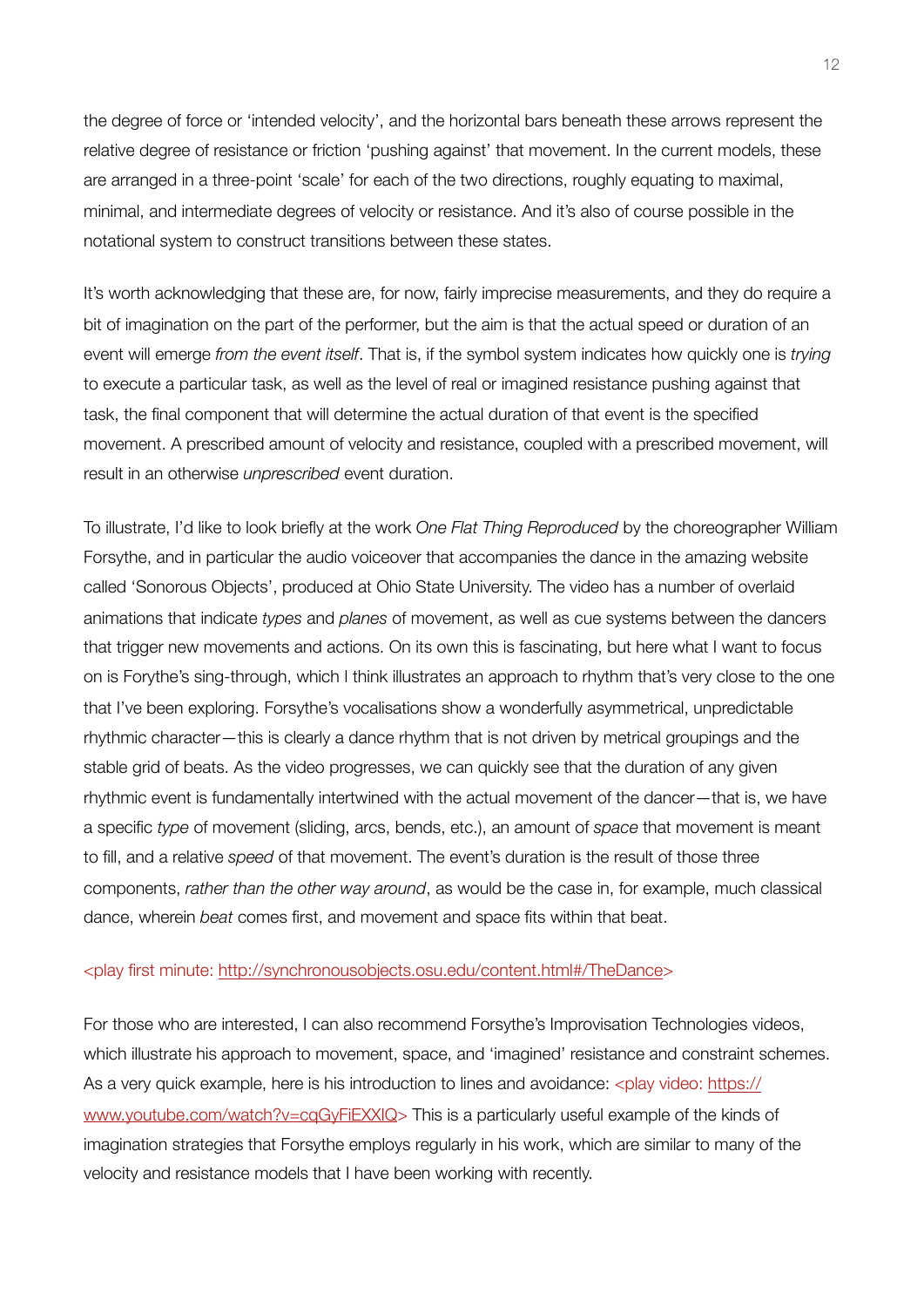The force/resistance notation I'm exploring works with a range of instruments, and seems well suited to strings—particularly as connected to the tablature work I've developed—and also seems to work well with the notation of breath in winds and brass. The 'rhythms' of course don't work in isolation and require some sort of movement notation.

What I've shown here is a short example from the sketches of *The Wreck of Former Boundaries*. The complete work is scored for two solo trumpets, clarinet, saxophone, trombone, double bass, electric lap steel guitar, and multi-channel electronics. Each of the players except for the two soloists will have a short, extractable solo work that can be played independently, and the first of these that I've been working on is the solo for double bass. This example illustrates the kinds of movements that would determine the speed and duration of each of the work's events. Each collection of symbols represents a particular physical movement across the instrument—which on the double bass can be quite extreme—coupled with a speed or intensity of movement and a particular degree of resistance in the muscles of the arms and body.

As with the *Second String Quartet* notation, the red material represents the movement of the bow up and down the length of the string, and the black notation represents the movement of the fingers along the fingerboard (though, for the sake of this sketch, I've simplified things a bit). Lateral, up- and downbow motion is indicated in green. And for the sake of this sketch, there is no rhythmic independence at all between the various layers of possible activity.

At this point I've intentionally represented these movement events with equidistant spacing, rather than with an estimated space-time notation. As mentioned, the hope is that events are faster and slower specifically due to the prescribed actions, rather than from a graphical, spatial distribution on the page. It is the equivalent of the curves discussed above, the byproduct of a given configuration of energy, movement, and resistance. So, for example, the opening gesture, which is constructed from heavy, aggressive pressure in the bow, sliding from an area near the end of the fingerboard towards the bridge, coupled with an up-bow across the length of the bow, will be quite a long, slow, grinding gesture, generated from maximal pressure or force and maximal resistance. I imagine it would take something in the realm of 3-4 seconds. The second gesture, on the other hand, consists of very light pressure in the bow (represented by the thin red line), a slight down-bow covering half of the length of the bow, and is guided by maximal velocity with minimal pressure—this is likely to be exceptionally short, thin, and fleeting, lasting no more than a quarter of a second or so.

This approach seems fairly well suited for solo materials, but perhaps still leaves problems for controlling the alignment between players in an ensemble setting. It also, at this point, doesn't show rhythmic groupings particularly well, so I've been exploring a parallel strand of notational models which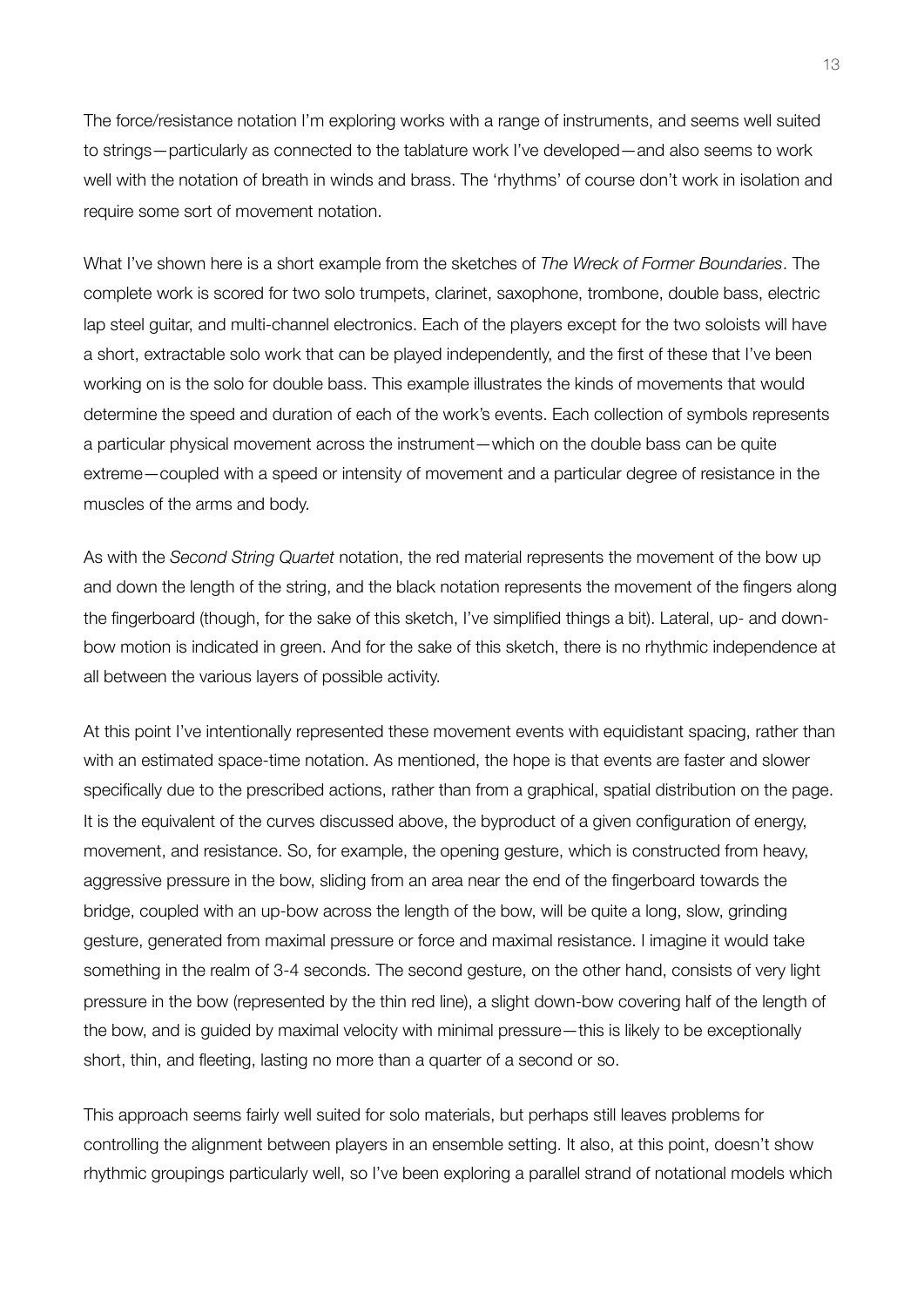attempt to show groupings, speeds, and durations, but do so in an intentionally 'smooth' and loosely defined space.

### **grouping/speed/proportion model**

This second approach has been more of a struggle, and I've been fiddling with various sketches for solutions for many months. It has gone through several iterations, and in truth I think probably there is still work to do before it finds its finished state. Also, for now I'll just show this approach in the abstract, without any connections to movement, gesture, pitch, or other parameters.

The notation has three primary components. The top staff indicates speed, and, critically for my current needs, groupings. The top line of this staff is fast, the bottom line is slow, and these values and the space in between are left intentionally undefined. In the final version I'm likely to give a general metronome marking range for the top and bottom lines, but my hope is that this will be unnecessary. This top staff permits both static speeds and transitional ones, and those transitions can be constructed of both diagonal lines and curves. And, like some of the tempo and pulse examples shown previously—for example those by Einar Torfi Einarsson—each new 'beat' on this staff can be a completely new speed.

The lower staff indicates a few things simultaneously. First, it shows the number of subdivisions of the speed unit shown on the top portion of the staff. Second, the *placement* and *width* of the horizontal boxes in this staff show the relative proportional relationship of those subdivisions. The staff can be imagined as a 'percentage space', with 100% at the bottom (that is, a single event) and 1% at the top. The initial examples shown here simply recreate some very basic subdivisions common to a much more conventional notation—50/50 (or, ostensibly, something like 8th notes), 67/33 (triplets), 25/50/25 (16th, 8th, 16th). Finally, the filled-in space inside each of these horizontal bars shows the actual duration of the event, again indicated graphically as a percentage of the subdivision. This notational component is something akin to a hybrid between rests and articulation—it shows how long something lasts within a subdivision of a given unit, but again the space is intentionally fuzzy in its definition, and, as with the subdivision layer, is fully contingent upon a sliding, shifting speed layer that is itself only loosely defined.

The example shown here is a more detailed, complicated version of the notation, in this case one of the transcriptions of free improvisation that I mentioned earlier. This notation represents a short excerpt of a work from the trumpet player Peter Evans, one of the two trumpet soloists who will be featured in *The Wreck of Former Boundaries*, and I think here you can see the connection to the speeds,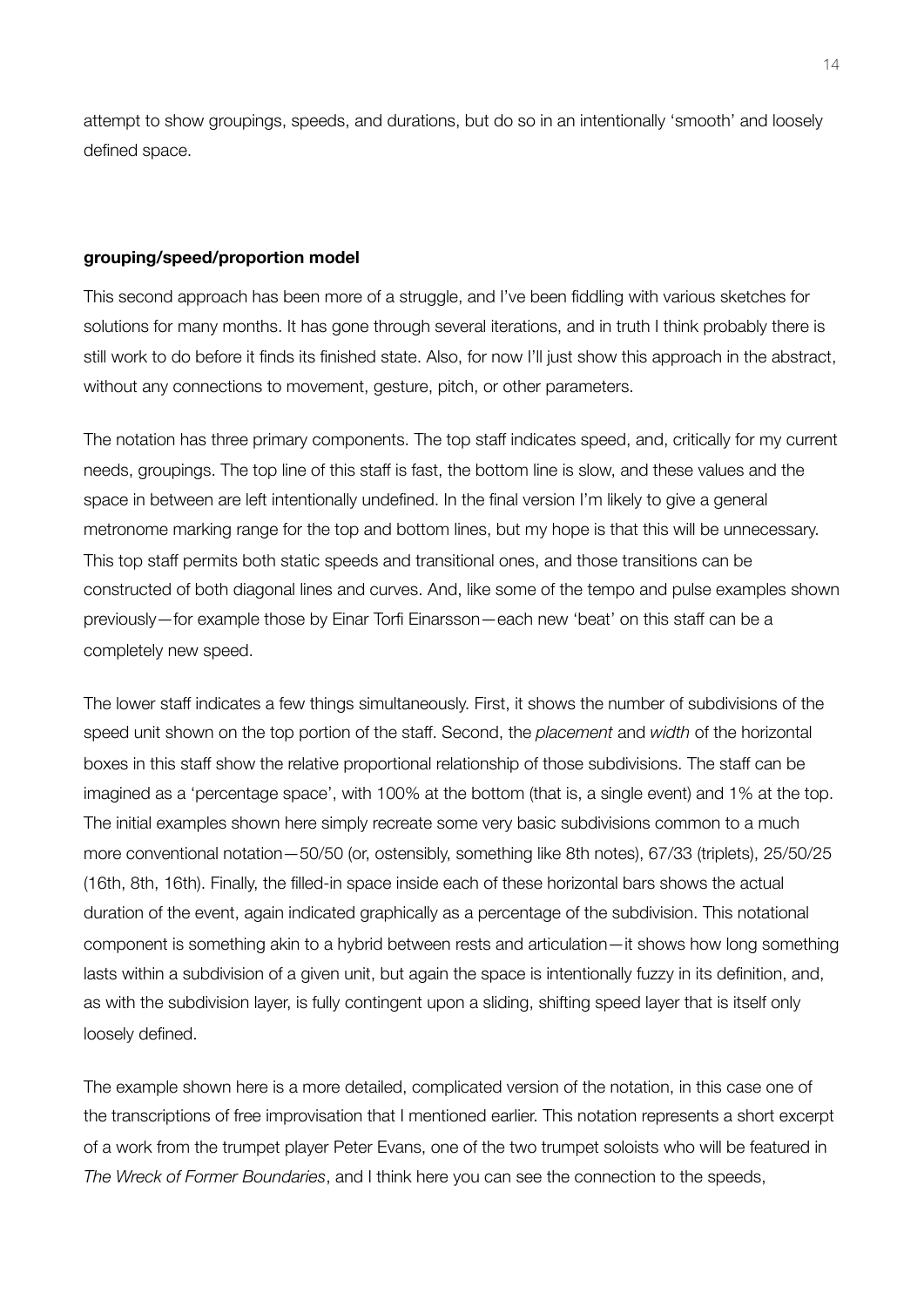groupings, subdivisions, and durations in the audio sample from the very beginning of Peter's improvisation 'Sentiment', from the album "More is More'.

#### <plays beginning of the excerpt>

With those principles established, let's listen to the first minute or so of the improvisation. I've tried to be as precise as possible with the rhythmic notation, even notating reasonably subtle variations during the long sustained tone that occupies much of the excerpt. I carefully calculated the exact durations of events with the aid of a spectrosonogram, making decisions about how those durations would be grouped and represented in a fairly intuitive way. The goal, in any case, was to generate a rhythmic transcription that I felt accurately represented the energies, groupings, momentum, syncopation, and directionality that I hear in Peter's performance.

What I like about the system is that it removes pulse from the equation but does so in a way that still has reasonably clear definitions of speed and, through the graphical indication of subdivision, duration. The goal for the project has always been to find models that foreground the notation of those two primary rhythmic features—speed and duration—and to do so through a visual model that doesn't require reference to either external notions of tempo and pulse or to the limitations of equal subdivisions of note values. (As an example of these limitations in conventional rhythmic notation, imagine a unit divided into a ratio of, for example, 9 to 5—rhythmic notation of 9's and 5's are a particular pet peeve of mine—which would require a rather inelegant collection of ties and augmentation dots in traditional notation, even leaving aside the additional necessity of a tuplet bracket, an equally divided metered bar within which to contain that tuplet with a time signature denominator divisible by 2, and a separate and visually detached indication of tempo in beats per minute.)

I also like that the notation allows a speeding up or slowing down at a very local level, and here those changes of speed are an inherent part of the visual identity of the graphical image. Those changes of speed happen at what is, for me, an appropriate 'middle-ground' level, rather than exclusively at a more distant structural level. And I like that I can still show groupings, which, for me, take the essential element of meter—that is, a fundamental three-ness, four-ness, two-ness, etc.—and disassociate it from equal divisions into beats. And I like that this notational approach is quite flexible and can be combined both with my recent tablature notation systems and with more conventional pitch notation. It can also, of course, be combined with the force vs. resistance notational model shown previously, perhaps with the 'force/resistance' notation taking the place of the lower layer of the proportion model.

What I *don't* like about the model is that it still, at this point, looks quite similar to some of the highly geometrical, even architectural examples I showed at the very beginning of the talk. Horizontal and